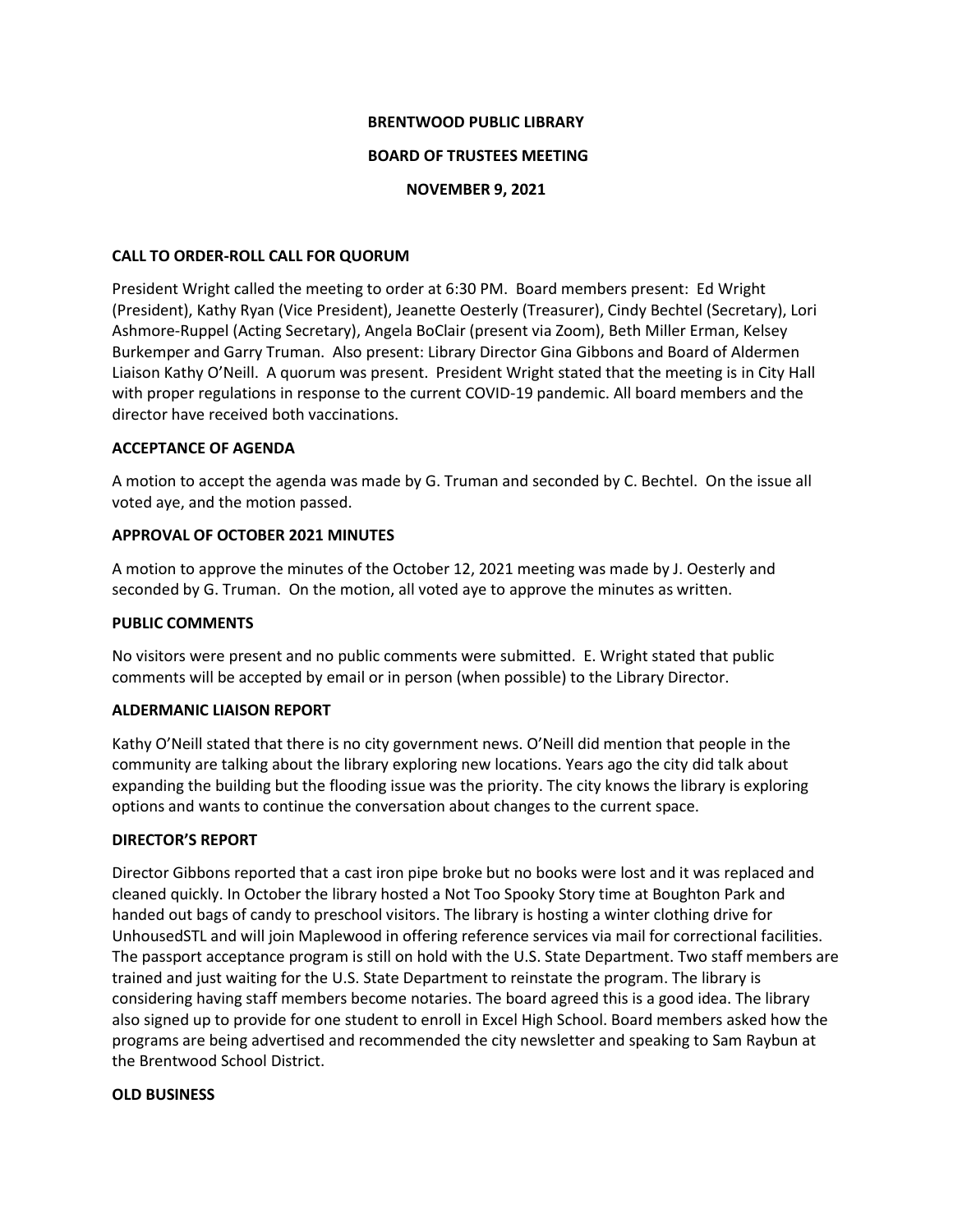Lease: The library continues to monitor the lease with the city.

Safety Plan: Susan Hope (Cataloguer) is going to take Gina's place on the safety plan subcommittee

Library Re-opening: The library meeting room is open for single person use only.

Library Facilities: The facilities committee met on October 25th and had interviews with companies. The committee plans to meet again in November and will have recommendations for action at the December meeting. A revised version of the survey for the community about the library was distributed. The survey is being held at this time

Handbook: The board discussed being closed for Mother's Day and Father's Day as other MLC libraries are also closed on those Sundays. It was suggested that Indigenous People's day become a paid holiday. These changes will need to take place prior to January. At the December meeting, Gina will provide a list of other MLC holidays. A decision will be made at the December meeting.

Library Vaccination Mandate: For the city of Brentwood all employees need to be vaccinated or have an exemption. Currently, all library employees are vaccinated so a policy would be for any new employees. The board decided to look at adopting a vaccination mandate policy for the safety of the library patrons. The lawyer will review the city of Brentwood vaccination policy and the board will vote on it at the December meeting. The board also discussed adding a line asking for proof of vaccination or testing to the presenter contract.

# **TREASURER'S REPORT**

J. Oesterly reported that the balance sheet shows 1.7 million in the account. The profit/loss report shows that the library spent less this year than last year. The city has billed the library for rent and utilities for the last six months. The city knows they are behind on this billing due to personnel changes. The library has requested a bill by the end of December in order to close accounts. On the budget year to date, the utilities cost is much lower than budgeted. The city has decided to estimate the yearly cost and charge a consistent rate for each month.

# **NEW BUSINESS**

# 2022 Budget Proposal

Income: The library income will be affected by a lower tax rate in Missouri. The library will collect about \$10,000 less for 2022.

# Expenses:

There are some changes from the previous budget cycle. The salary accounts have been adjusted because there are more full time positions as approved at the previous board meeting. The accounts for rent, utilities and insurance are estimated high as the cost is unknown. The accounting and audit cost is less because Hillary has taken on the bookkeeping role. The allocation for postage is less because some mailing to the community goes under the promotional account. As the board reviews the budget they are welcome to send comments and questions to J. Oesterly. The budget will be approved at the December board meeting.

# Board Goals for 2022

The board discussed potential goals for 2022. These goals include continued work on study options for a new/renovated library space, implementing a written safety plan, updating the library employee